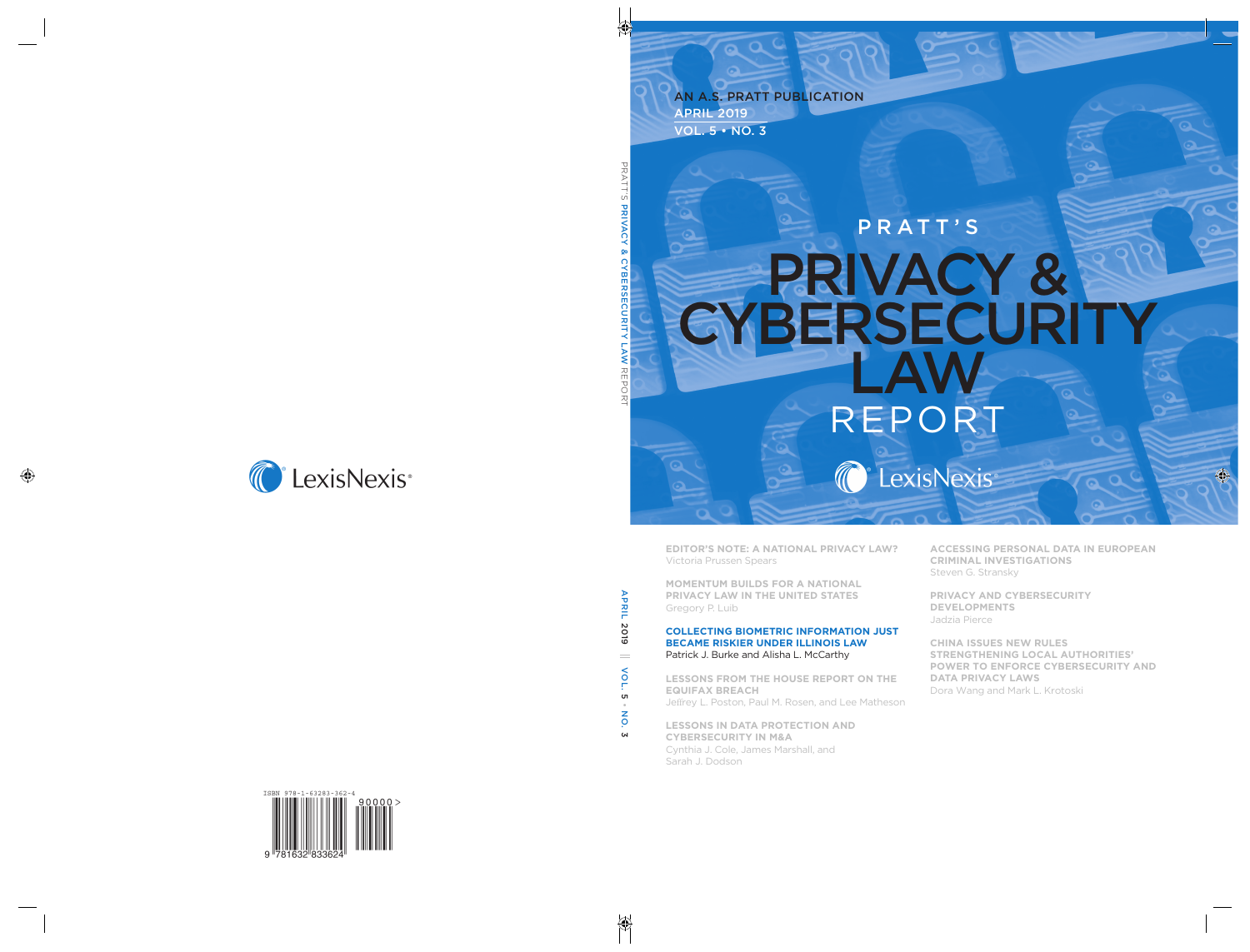# Collecting Biometric Information Just Became Riskier Under Illinois Law

### Patrick J. Burke and Alisha L. McCarthy<sup>\*</sup>

The authors of this article discuss a recent Illinois Supreme Court ruling, which is a boost to plaintiffs in Biometric Information Privacy Act lawsuits, and carries a cautionary note for companies that collect biometric information from consumers or employees in Illinois.

The Illinois Supreme Court recently ruled that individuals need not suffer actual harm in order to sustain claims under Illinois's Biometric Information Privacy Act.<sup>1</sup> The ruling, issued in *Rosenbach v. Six Flags Entertainment Corp.*,<sup>2</sup> is a boost to plaintiffs in BIPA lawsuits, and carries a cautionary note for companies that collect biometric information from consumers or employees in Illinois.

BIPA, which was enacted in 2008, requires companies to obtain consent from individuals before collecting or storing biometric information such as fingerprints, retina or iris scans, voiceprints, and hand and face geometry. BIPA authorizes courts to award monetary damages to any person "aggrieved" by a violation of the Act.

The Act has prompted a spate of litigation, including class actions by employees against their employers, and by consumers against tech giants like Facebook and Google. Courts have split on the question of whether plaintiffs can sue for violations of the Act without alleging actual injuries – such as identity theft or pecuniary loss – arising from the violations. The decision in Rosenbach settled that question in favor of the plaintiff.

### ROSENBACH V. SIX FLAGS ENTERTAINMENT CORP.

The Rosenbach case arose after Six Flags scanned the thumbprint of Alexander Rosenbach, a minor, to set up a season pass at one of their amusement parks. Alexander's mother, Stacy, signed him up online for the season pass before a school field trip, but did not accompany her son to the park. When Alexander arrived at the park he was asked to scan his thumb into the Six Flags biometric data capture system to set

<sup>\*</sup> Patrick J. Burke is a partner at Phillips Nizer LLP, where he heads the firm's Data Technology & Cybersecurity Practice Group. Mr. Burke is the former Deputy Superintendent, Office of Financial Innovation, New York State Department of Financial Services, where he oversaw policy and examination of New York's licensed and chartered financial institutions, pursuant to the department's cybersecurity and virtual currency regulations, including crypto-currency and blockchain innovations. Alisha L. McCarthy is an associate in the firm's litigation department. The authors may be reached at pburke@phillipsnizer.com and amccarthy@phillipsnizer.com, respectively.<br><sup>1</sup> 740 ILCS 14/1 et seq. ("BIPA").

<sup>2</sup> 2019 IL 123186 (Jan. 25, 2019).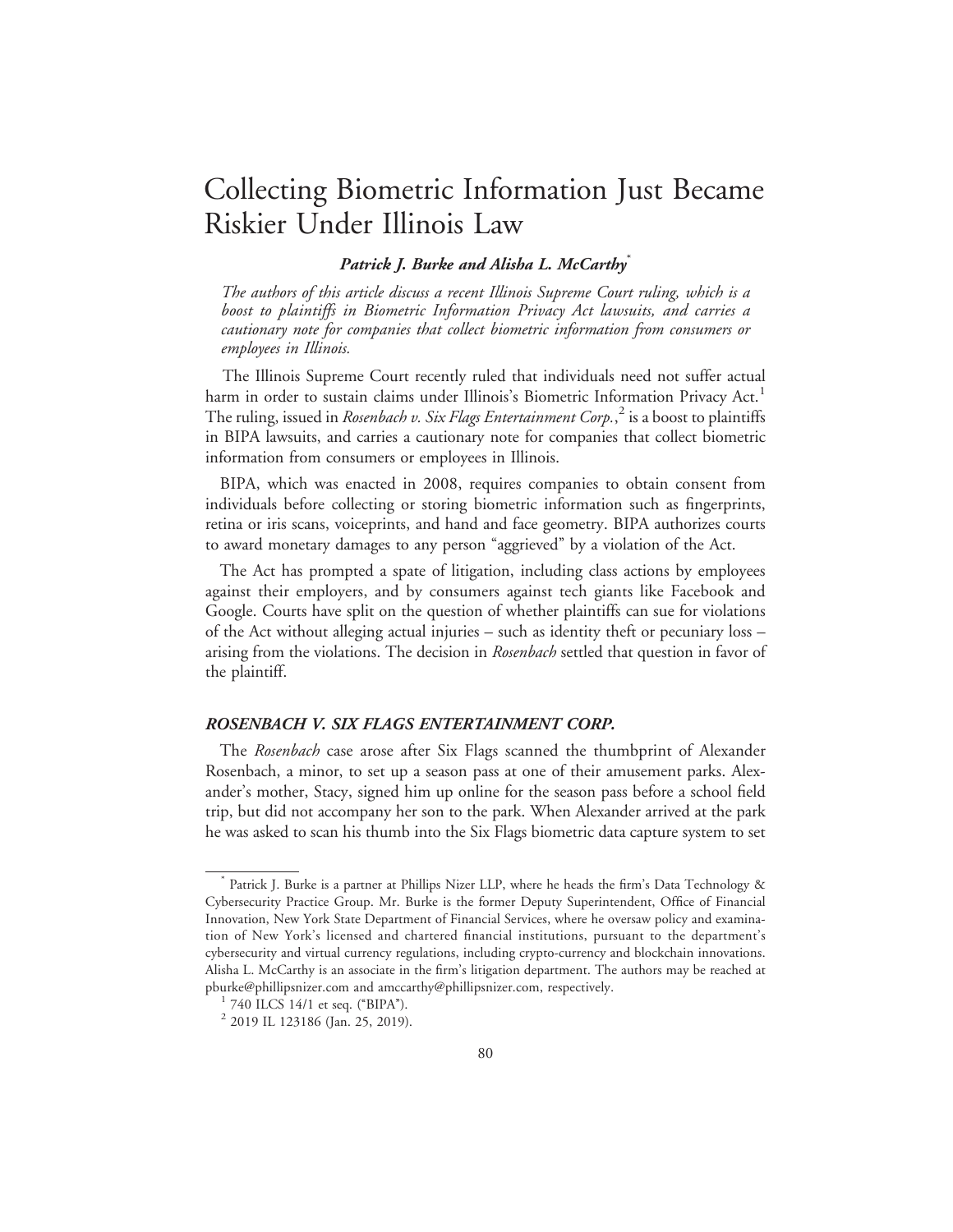up the season pass. Upon his return home, his mother asked to see the paperwork provided in connection with the pass, and learned that none had been provided because Six Flags did "it all by fingerprint now."

Stacy Rosenbach sued on behalf of her son, alleging that Six Flags had violated BIPA by collecting and storing Alexander's thumbprint without informing Alexander or his mother of the specific purpose for which his fingerprint had been collected and length of time for which it would be stored, and without obtaining prior consent.

Illinois's highest court, analyzing the statute, determined that Rosenbach was not required to allege actual injury to proceed against Six Flags: alleging a violation of the Act was sufficient to give Rosenbach standing as an ''aggrieved'' person under BIPA. The court reasoned that when "a private entity fails to adhere to the statutory procedures, as defendants are alleged to have done here, the right of the individual to maintain his or her biometric privacy vanishes into thin air...  $.^{3}$  According to the Illinois Supreme Court, such a violation of the Act ''is no mere 'technicality.' The injury is real and significant."<sup>4</sup> The court elaborated: "To require individuals to wait until they have sustained some compensable injury beyond violation of their statutory rights before they may seek recourse ... would be completely antithetical to the Act's preventative and deterrent purposes."<sup>5</sup>

### PREDICTIONS AND GUIDANCE AFTER ROSENBACH

The Rosenbach decision may open the floodgates of BIPA litigation against entities that collect and store biometric data from Illinois consumers. Class action litigation can be particularly attractive given the statute's provision for liquidated damages of \$1,000 to \$5,000 per aggrieved individual, plus attorney's fees and costs.

Class action targets have included employers who use biometrics for security and timeclock purposes, and technology companies like Google and Facebook. Google was sued in a putative class action in the U.S. District Court for the North District of Illinois, in which plaintiffs alleged that Google unlawfully collected, stored, and exploited face-geometry scans via Google Photos. Google had the case dismissed, based on the argument that plaintiffs had not suffered injury. Facebook, on the other hand, was unable to obtain dismissal on those grounds in a putative federal class action in the U.S. District Court for the Northern District of California, in which plaintiffs have alleged that Facebook's ''Tag Suggestion'' program extracts and stores biometric identifiers from photographs that users upload.

<sup>&</sup>lt;sup>3</sup> Id.  $\parallel$  34 (quotation and internal alteration omitted).<br><sup>4</sup> Id.  $\parallel$  34.<br><sup>5</sup> Id.  $\parallel$  37.